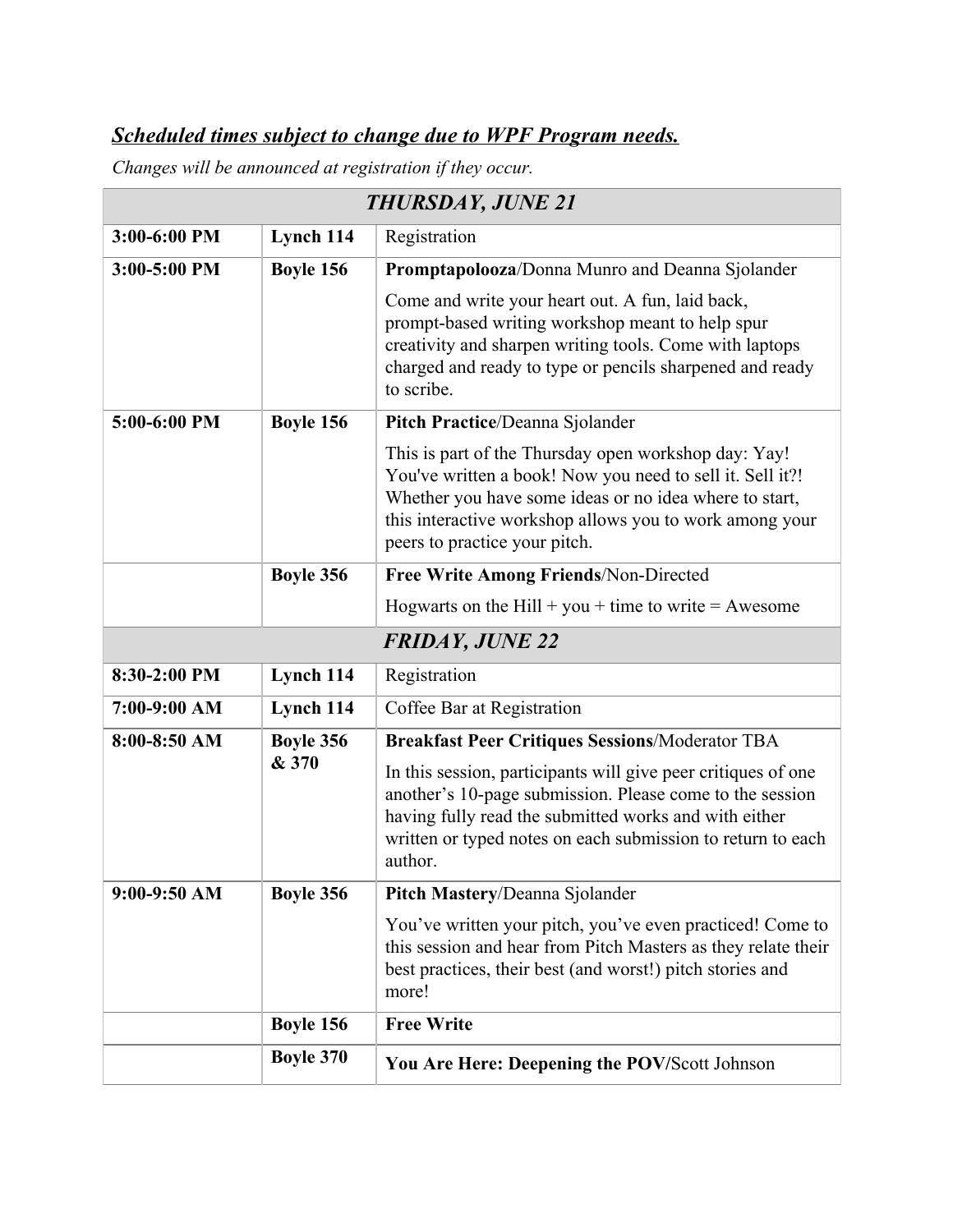|                  |                  | POV gives people fits, and this is how you can deepen<br>yours to put the reader into your story                                                                                                                                                                                                                                                                                                                                                                                                                                                                                                        |
|------------------|------------------|---------------------------------------------------------------------------------------------------------------------------------------------------------------------------------------------------------------------------------------------------------------------------------------------------------------------------------------------------------------------------------------------------------------------------------------------------------------------------------------------------------------------------------------------------------------------------------------------------------|
| $10:00-10:50$ AM | <b>Boyle 370</b> | Writing for the New Pulp Fiction Market/Fred Adams<br>Jr.                                                                                                                                                                                                                                                                                                                                                                                                                                                                                                                                               |
|                  |                  | A discussion in five parts: 1. What constitutes "New Pulp"<br>fiction? 2. Writing series novels to expand sales 3.<br>Working with established pulp characters. 4. Learning<br>from the old guard. 5. Who's publishing new pulp?<br>Handouts, including a list of presses currently publishing<br>this genre will be included.                                                                                                                                                                                                                                                                          |
|                  | Boyle 356        | Plotting Backward/Anna LaVoie                                                                                                                                                                                                                                                                                                                                                                                                                                                                                                                                                                           |
|                  |                  | In this module I will focus on macro plotting as a way to<br>explore an idea and decide if it is worth pursuing before<br>you get 20,000 words into a dead end. By starting at the<br>end and ensuring the author knows where, even in a<br>general sense, the story is going, I hope to save authors that<br>frustrating moment when they realize their story has<br>fizzled out or has an unsound premise. Using elements of<br>Debra Dixon's GMC and the Three Act Structure, I will<br>show authors how to turn their initial idea into a broad<br>outline with a clear beginning, middle, and end. |
|                  | Boyle 156        | <b>Those First Few Lines: Four Ways to Start Your</b><br><b>Story/Tim Esaias</b>                                                                                                                                                                                                                                                                                                                                                                                                                                                                                                                        |
|                  |                  | You already know how a story starts, you've seen hundreds<br>of them. Still, it can be intimidating, so we'll review four<br>key methods. We'll actually try them out on your current<br>project, so you'll leave with more possibilities than you can<br>use. Malt balls will play a significant role in the procedure                                                                                                                                                                                                                                                                                 |
| 11:00 AM-12:00   |                  | Lunch on Your Own                                                                                                                                                                                                                                                                                                                                                                                                                                                                                                                                                                                       |
| 12:00 AM-12:50   | Boyle 156        | <b>Twitter Hashtags/Sam Lienhard</b>                                                                                                                                                                                                                                                                                                                                                                                                                                                                                                                                                                    |
|                  |                  | #MSWL? #PitMad? #CpMatch? Twitter has become a<br>valuable resource for writers, but only if you know which<br>hashtags to use and what they mean. In this workshop,<br>we'll take a look at some of the best Twitter hashtags for<br>writers, including pitch contests, WIP celebrations, and<br>more. Whether you're ready to query or just want to<br>connect with other writers, there's a hashtag for you!                                                                                                                                                                                         |
|                  | Boyle 356        | <b>Women's Weapons: Why Don't Our Clothes Have</b><br>Pockets?/C. A. Jacobs                                                                                                                                                                                                                                                                                                                                                                                                                                                                                                                             |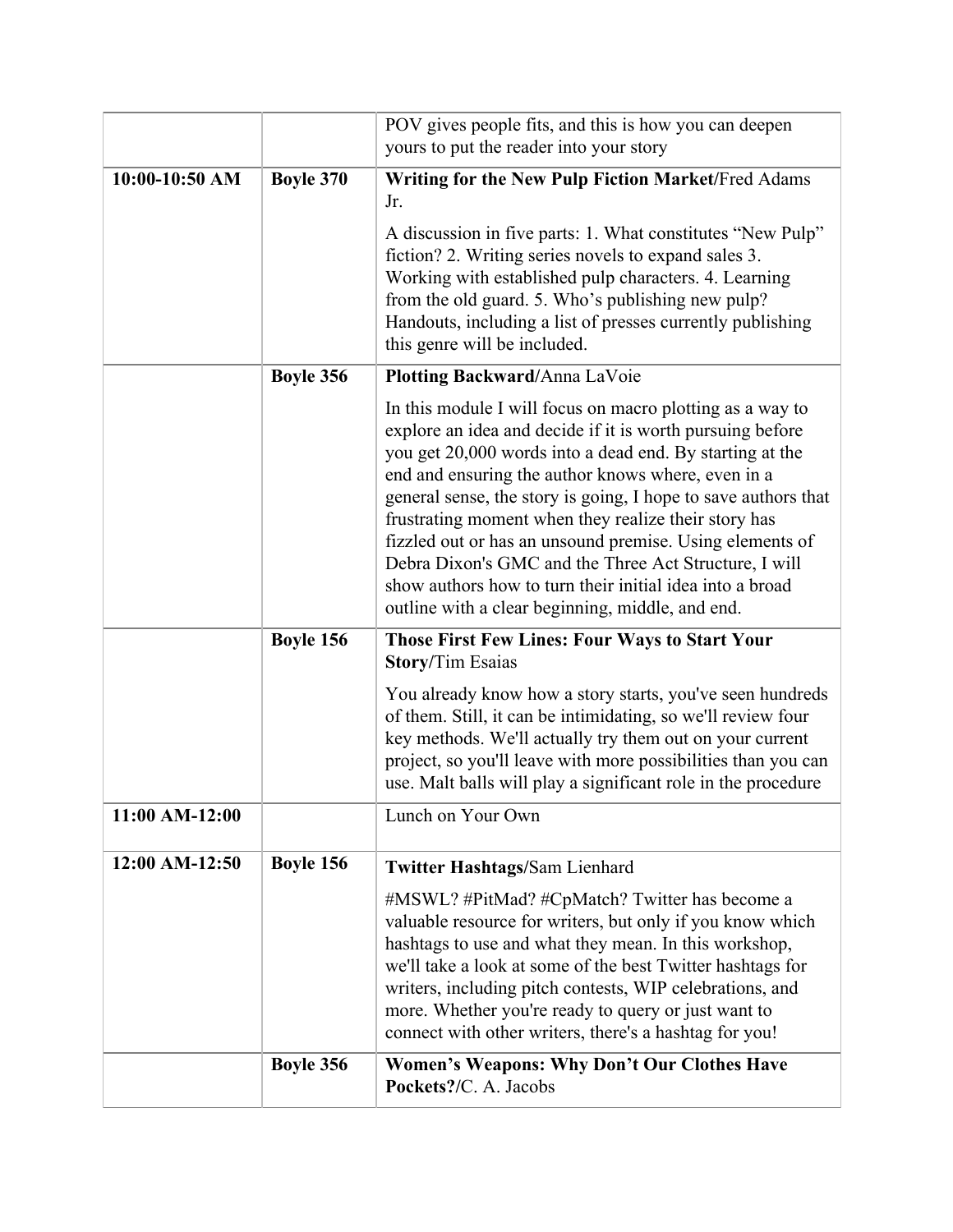|                |                  | Have you ever had a character about to do battle with the<br>Forces of Darkness and she can't figure out how to fit the<br>giant magical sledgehammer into her 18th Century ball<br>gown? A space-adventurer who gets all of their space suit<br>accessories stuck on the bulkhead while trying to save                                                                                                                                                                            |
|----------------|------------------|------------------------------------------------------------------------------------------------------------------------------------------------------------------------------------------------------------------------------------------------------------------------------------------------------------------------------------------------------------------------------------------------------------------------------------------------------------------------------------|
|                |                  | crewmembers after a space battle? A young teenager who<br>needs to carry a tampon but doesn't have any usable<br>pockets? For guys, it's usually easy because all their<br>clothes come with built-in, usable pockets. Women, sadly,<br>are often much less fortunate with their attire options. This<br>module intends on providing your characters with viable<br>options for transporting whatever weapons they require for<br>their story with the clothing options available. |
|                | <b>Boyle 370</b> | Writing about Hackers and Cybersecurity/Rebecca<br>Halsey                                                                                                                                                                                                                                                                                                                                                                                                                          |
|                |                  | Former U.S. Navy information warfare officer and civilian<br>cybersecurity analyst, Rebecca Halsey, walks attendees<br>through all things hackers, hacking, and information<br>security. Anyone writing characters that are computer<br>scientists, hackers, or anything else cyber-related should<br>attend and ask questions about the latest trends.                                                                                                                            |
|                |                  | Additionally, Ms. Halsey can cover how data security<br>issues may affect authors.                                                                                                                                                                                                                                                                                                                                                                                                 |
| $1:00-5:00$ PM | Admin 202        | <b>Individual Pitch Sessions</b>                                                                                                                                                                                                                                                                                                                                                                                                                                                   |
|                | Admin 203        | (8-10 min sessions for each pitch)                                                                                                                                                                                                                                                                                                                                                                                                                                                 |
|                | Admin 211        | Admin 202 - Linda Camacho                                                                                                                                                                                                                                                                                                                                                                                                                                                          |
|                |                  | <b>Admin 203 - Quressa Robinson</b>                                                                                                                                                                                                                                                                                                                                                                                                                                                |
|                |                  | <b>Admin 211 - Allison Lyons</b>                                                                                                                                                                                                                                                                                                                                                                                                                                                   |
| $1:00-3:00$ PM | Admin 212        | <b>Author Guest of Honor Critiques with Paul Tremblay</b><br>(15 minute pre-scheduled sessions)                                                                                                                                                                                                                                                                                                                                                                                    |
| $1:00-1:50$ PM | <b>Boyle 370</b> | <b>Painting with Words/How to Improve Description in</b><br>Your Writing/Symantha Reagor                                                                                                                                                                                                                                                                                                                                                                                           |
|                |                  | Throughout my time in the Writing Popular Fiction<br>Program I was often told that I was a "sparse writer" and<br>that while my scene or chapter was really good, it needed<br>more description or that I needed to convey more emotion.                                                                                                                                                                                                                                           |
|                |                  | No matter how many times I was told this, my internal<br>thought was always the same. "If I knew how then I would<br>have done it the first time I wrote it!" After reading the<br>book "Word Painting" by Rebecca McClanahan I suddenly                                                                                                                                                                                                                                           |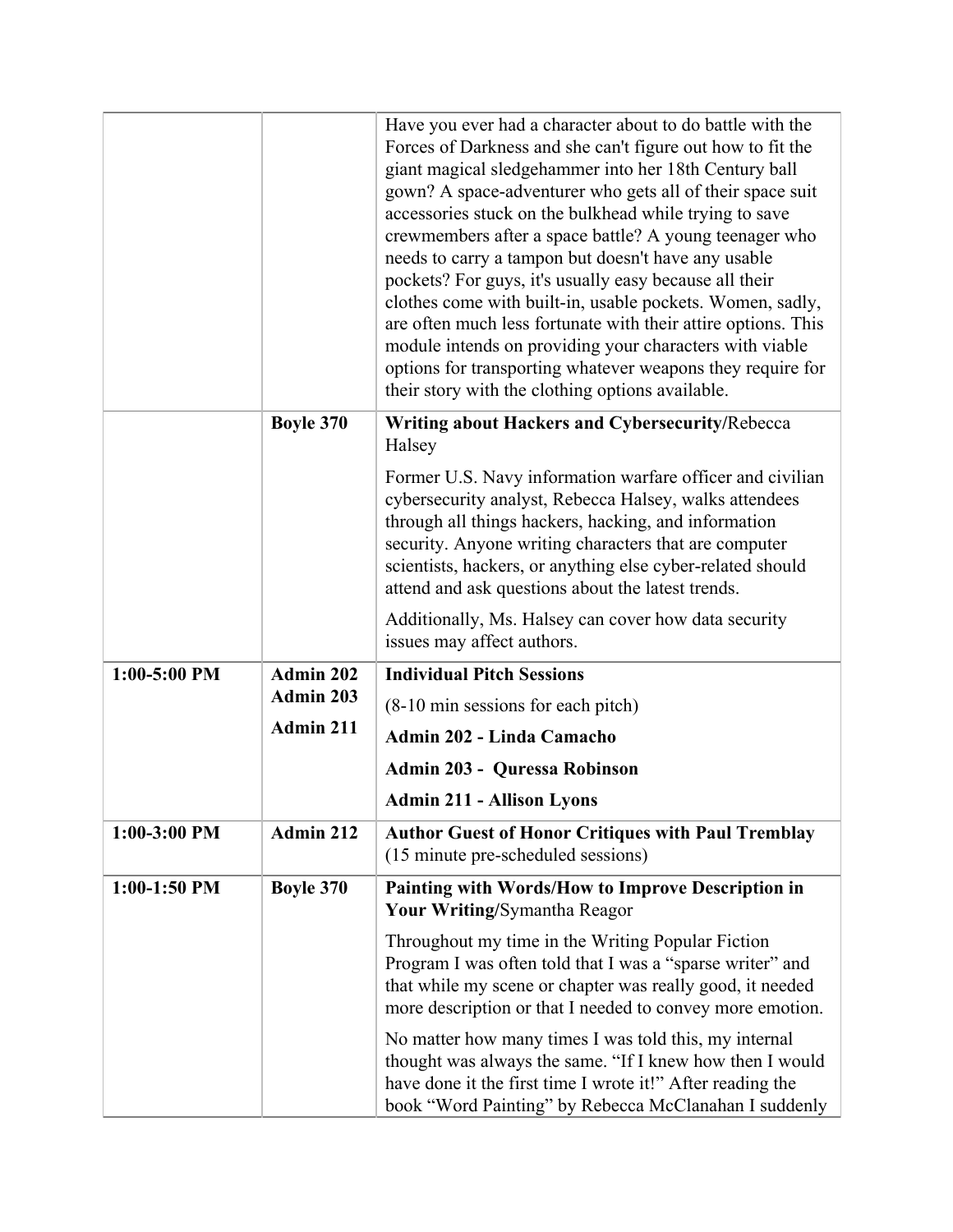|              |                  | understood description and emotion in a new way. This<br>module with teach writers - even writers that prefer sparse<br>description – how to layer description and emotions. I will<br>teach about the different types of description (scientific,<br>sensory, emotional, poetic) and how to incorporate the five<br>senses (sight, hearing, touch, taste, smell) into a given<br>scene.                                                          |
|--------------|------------------|---------------------------------------------------------------------------------------------------------------------------------------------------------------------------------------------------------------------------------------------------------------------------------------------------------------------------------------------------------------------------------------------------------------------------------------------------|
|              |                  | I will also cover methods for layering in emotional<br>descriptions (a character doesn't just "feel" an emotion.<br>There are physical manifestations of every emotion.)                                                                                                                                                                                                                                                                          |
|              | Boyle 156        | Idea vs Story: Creating a Full Length Novel/Anna<br>LaVoie                                                                                                                                                                                                                                                                                                                                                                                        |
|              |                  | How many times have you gotten a nifty idea, sat down to<br>start writing and run out of oomph thirty pages later? A<br>great idea is a great idea, but how do you turn it into a<br>complete story with a beginning, middle, and end?<br>Influenced by a range of plotting and world building<br>methods, I will share my approach to expanding upon an<br>initial idea and fleshing out the necessary pieces to create a<br>full-length novel.  |
|              |                  |                                                                                                                                                                                                                                                                                                                                                                                                                                                   |
|              | Boyle 356        | <b>Blueprint for Writing Success/Sherry Powers</b>                                                                                                                                                                                                                                                                                                                                                                                                |
|              |                  | There is no magic trick to writing. Writing itself isn't hard.<br>Persisting at it, completing a story, pursuing a career as a<br>writer is. Distractions and self-doubt get in our way. It<br>doesn't have to be that way. We are the architects of our<br>own success. Our writing lives are our masterpiece<br>designs. In this interactive workshop, participants will<br>develop tools necessary for building the writing life they<br>want. |
| 2:00-2:50 PM | Boyle 156        | Know Thou Character/Desi D (Desiree Dorman)                                                                                                                                                                                                                                                                                                                                                                                                       |
|              |                  | How to create a strong first appearance with any character<br>is about learning who your character is. I will go over a<br>couple of examples of published authors characters that<br>make an excellent first appearance. The importance of<br>backstory and how to use it without info dumping. There<br>will be five activities where participants will learn by<br>doing.                                                                      |
|              | <b>Boyle 370</b> | Pitching Your Personality/J. R. Baird and Tori Bovalino                                                                                                                                                                                                                                                                                                                                                                                           |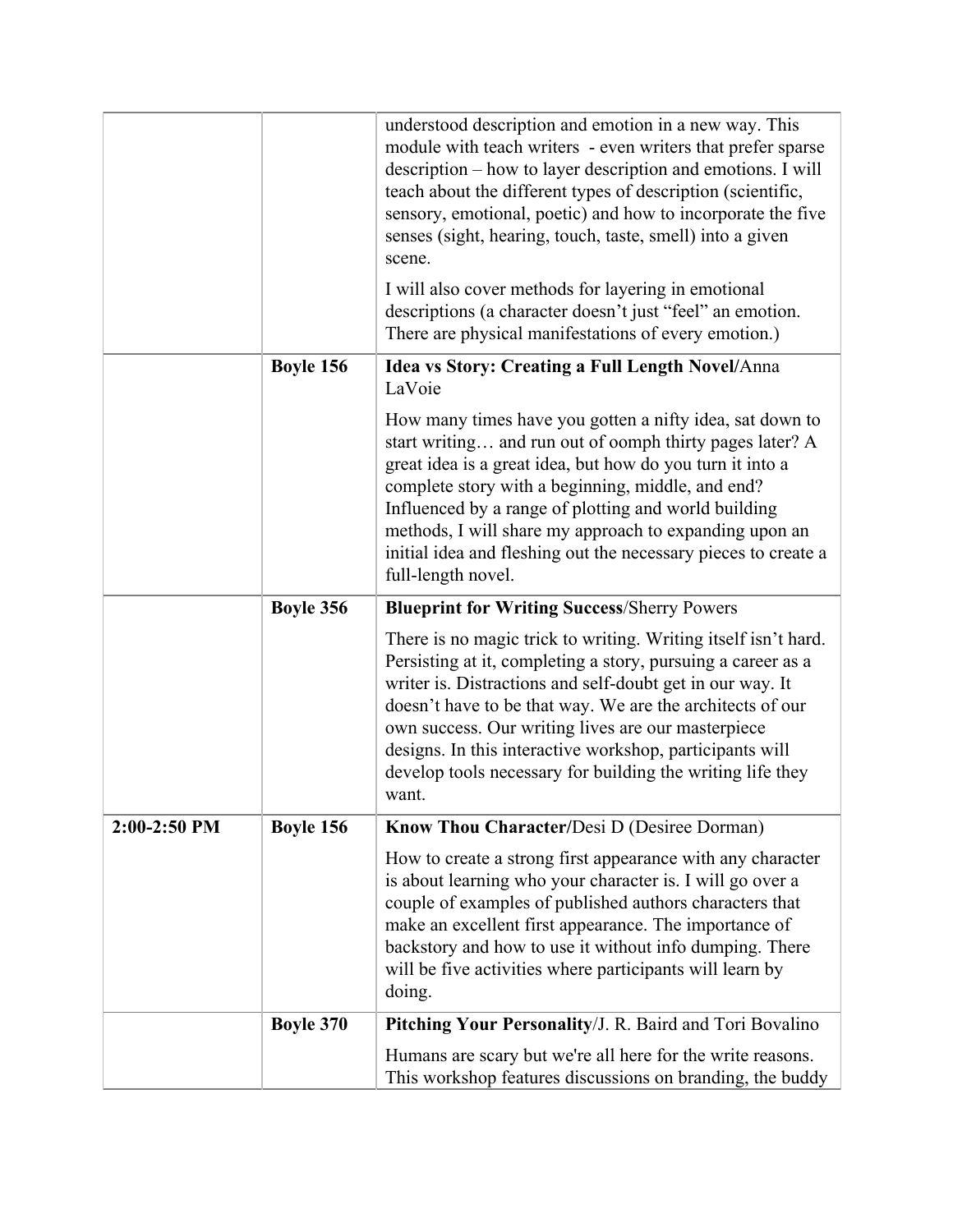|              |                  | system, conferences, and networking. Come for the<br>writing, stay for the new friendship.                                                                                                                                                                                                                                                                                                                                                                                                                                                                                                                                                                                                                                                                                                                                                            |
|--------------|------------------|-------------------------------------------------------------------------------------------------------------------------------------------------------------------------------------------------------------------------------------------------------------------------------------------------------------------------------------------------------------------------------------------------------------------------------------------------------------------------------------------------------------------------------------------------------------------------------------------------------------------------------------------------------------------------------------------------------------------------------------------------------------------------------------------------------------------------------------------------------|
|              | Boyle 356        | <b>Dissecting the Romance Plot Using You've Got</b><br>Mail/Priscilla Oliveras                                                                                                                                                                                                                                                                                                                                                                                                                                                                                                                                                                                                                                                                                                                                                                        |
|              |                  | The romance plot is far more than a simple: boy meets girl,<br>boy gets girl, they live Happily Ever After. Let's face it, a<br>plot like that makes for a dull story, the opposite of the<br>Keeper Shelf novel we aspire to write. Using teachings<br>from the classic textbook A Natural History of the<br>Romance Novel written by Pamela Regis as a guide, this<br>presentation will detail the eight essential and three<br>optional elements of a romance novel Regis explores in her<br>book. Then, with the help of scenes from the classic<br>romantic comedy "You've Got Mail", attendees will see<br>how the eight essential elements, with the help of one of<br>the three optional elements, can be woven together to<br>create a Keeper Shelf novel/film—one that meets your<br>readers' expectations and has them clamoring for more. |
| 3:00-3:50 PM | Boyle 156        | Publishing Experiences Panel/Priscilla Oliveras, Rhonda<br>Mason, Jen Brooks, Luke Elliot                                                                                                                                                                                                                                                                                                                                                                                                                                                                                                                                                                                                                                                                                                                                                             |
|              |                  | Published, newly contracted or debut authors share their<br>experiences in the first year or two since they "signed with<br>a publisher" or "decided to self-pub" or "had their debut<br>released." (what I learned, what I did okay, what I'd do<br>differently).                                                                                                                                                                                                                                                                                                                                                                                                                                                                                                                                                                                    |
|              | <b>Boyle 370</b> | "She Would Not Yield": Writing Realistic Female<br>Characters in Historical Settings/E. J. Lawrence and K.<br>P. Kulski                                                                                                                                                                                                                                                                                                                                                                                                                                                                                                                                                                                                                                                                                                                               |
|              |                  | Of course it's important to write realistic female characters,<br>even in your medieval fantasy or historical romancebut<br>there's no need to fill your historic world with<br>damsels-in-distress or even impose modern expectations on<br>historical women. E.J. Lawrence--a lover of medieval<br>literature--and K.P. Kulski--an expert in medieval<br>history--will show you how to draw inspiration from<br>women, both real and literary, in the ancient and medieval<br>worlds. If you think these damsels only hung around<br>towers waiting to be rescued by knights-in-shining-armor,<br>be prepared to enter a world of powerful queens, wise<br>scholars, bloodthirsty warriors, and even swashbuckling<br>pirates--and leave with fresh new ideas for your own<br>"badass female character."                                            |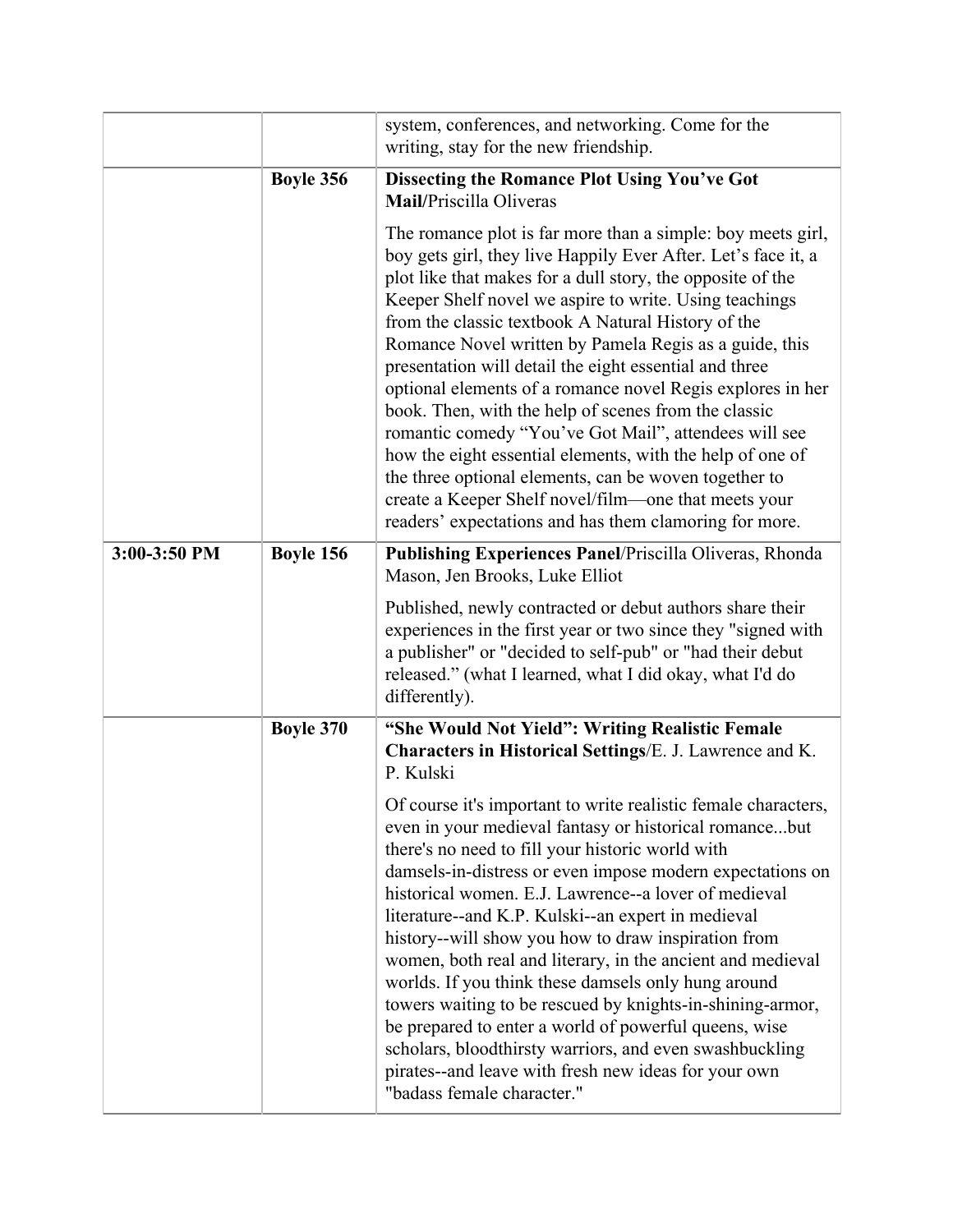|              | Boyle 356        | <b>Fitness and Movement for Writers/Christina Stitt, Mary</b><br>Boland-Doyle, Chris Daniels, and Aaron Bennett                                                                                                                                                                                                                                                                                                                                                                              |
|--------------|------------------|----------------------------------------------------------------------------------------------------------------------------------------------------------------------------------------------------------------------------------------------------------------------------------------------------------------------------------------------------------------------------------------------------------------------------------------------------------------------------------------------|
| 4:00-4:50 PM | Boyle 356        | <b>Mastering Promises and Payoffs in Fiction/Jaye Wells</b>                                                                                                                                                                                                                                                                                                                                                                                                                                  |
|              |                  | Good stories don't happen by accident. To master the art of<br>delivering satisfying tales, writers must learn how to<br>effectively make story promises in Act One as well as how<br>to deliver satisfying payoffs by The End. This class will<br>explore the types of promises you must make from the first<br>line of your story, demonstrate a variety of tools you can<br>use to make those promises, and offer strategies to avoid<br>cheating your readers out of satisfying payoffs. |
|              | Boyle 156        | Why? The Question that can Save Your Plot/Scott A.<br>Johnson                                                                                                                                                                                                                                                                                                                                                                                                                                |
|              |                  | For everything you do in fiction, the question must be<br>asked Why? And if you don't know, you've got a plot hole.                                                                                                                                                                                                                                                                                                                                                                          |
|              | <b>Boyle 370</b> | It's Not A Mystery/Victoria Thompson                                                                                                                                                                                                                                                                                                                                                                                                                                                         |
|              |                  | Mystery plots can be used in any genre. Victoria<br>Thompson will show you how to create a mystery plot that<br>you can use for a true mystery novel or plug into a novel of<br>any genre.                                                                                                                                                                                                                                                                                                   |
| 5:00-5:50 PM | Boyle 356        | X-Ray Your Scene/Mary Mascari                                                                                                                                                                                                                                                                                                                                                                                                                                                                |
|              |                  | This workshop gives participants a practical tool they can<br>use to evaluate written scenes to figure out why they might<br>not be working.                                                                                                                                                                                                                                                                                                                                                 |
|              | Boyle 156        | <b>Using Fanfiction Tropes to Spice Up Your Stories and</b><br><b>Spark New Ideas/Kelly Parlin</b>                                                                                                                                                                                                                                                                                                                                                                                           |
|              |                  | Are you stuck on your story or having trouble coming up<br>with a new idea? Not sure of a scene, a character, a plot?<br>Well, fanfiction tropes might be the answer to your writer<br>woes!                                                                                                                                                                                                                                                                                                 |
|              |                  | In this module, we'll start by discussing what we love (or<br>hate) about our favorite characters, then boil them down to<br>their base elements before shaping them into something<br>new.                                                                                                                                                                                                                                                                                                  |
|              |                  | After that, we'll use fanfiction tropes to transplant those<br>characters into different genres, which allows them to be<br>viewed in a fresh light. What if your hard-boiled detective<br>was suddenly a king who had to send his people to war?                                                                                                                                                                                                                                            |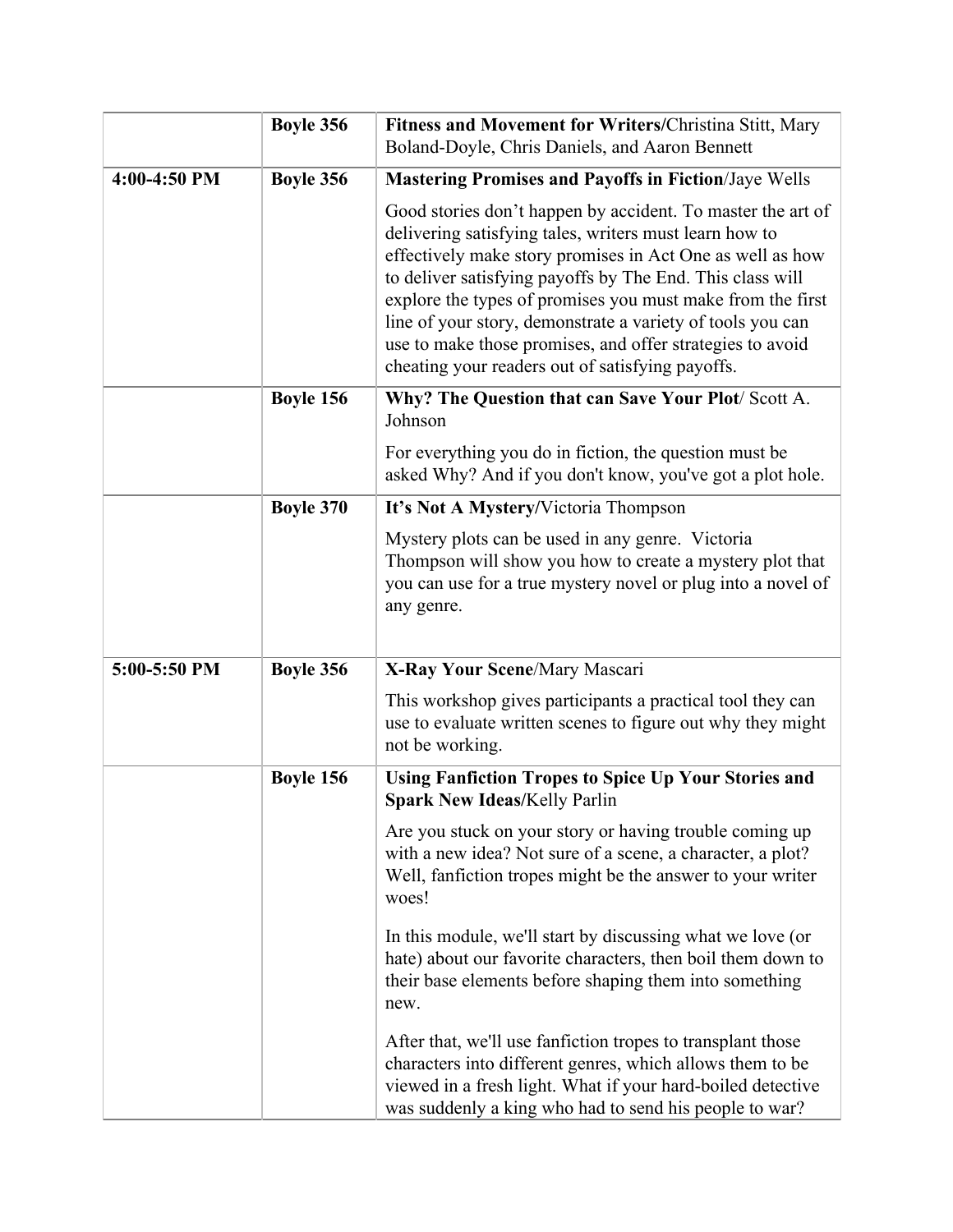|                |                  | What if your regency heroine sprouted wings, or your<br>scientist woke up in the body of their assistant? How<br>would they react? Scenes and plot lines naturally develop<br>from there based on the resulting genre or genre mash-up.<br>Fanfiction tropes encourage exploration, and this kind of<br>harmless, fun exercise can break you free of your writer's<br>block and even give you more story ideas to play with in<br>the future!                                                                                         |
|----------------|------------------|---------------------------------------------------------------------------------------------------------------------------------------------------------------------------------------------------------------------------------------------------------------------------------------------------------------------------------------------------------------------------------------------------------------------------------------------------------------------------------------------------------------------------------------|
|                | <b>Boyle 370</b> | <b>Writing Violence/Miles Watson</b>                                                                                                                                                                                                                                                                                                                                                                                                                                                                                                  |
|                |                  | The module is an analysis of the techniques available to<br>write violent sequences effectively in any genre. We will<br>analyze the use of color, speed, internal monologue, the<br>senses, and even punctuation to bring violent passages to<br>life (and to death!). Emphasis is placed on the fact that<br>violence is defined as a state of "highly excited action" and<br>not merely bloodshed, so the module has great utility for<br>all writers of fiction. Getting your handouts in airline barf<br>bags is merely a bonus. |
| 5:30-6:30 PM   |                  | Dinner on your own                                                                                                                                                                                                                                                                                                                                                                                                                                                                                                                    |
| $6:00-8:00$ PM |                  | <b>WPF Thesis Readings</b>                                                                                                                                                                                                                                                                                                                                                                                                                                                                                                            |
|                |                  | Observe the readings offered by the Writing Popular<br>Fiction graduates. All attendees of IYWM are welcome<br>and encouraged to attend. A list of topics is available at<br>registration.                                                                                                                                                                                                                                                                                                                                            |
| 9:00-Midnight  | <b>McKenna</b>   | <b>Costume Ball</b>                                                                                                                                                                                                                                                                                                                                                                                                                                                                                                                   |
|                | Hall             | Theme: Storybook Land                                                                                                                                                                                                                                                                                                                                                                                                                                                                                                                 |
|                |                  | Costumes are encouraged, but not required.                                                                                                                                                                                                                                                                                                                                                                                                                                                                                            |
|                |                  | Join us for our annual costume ball! Finger foods will be<br>provided, and there will be a beer/wine cash bar. Come in<br>your best storybook ensemble, or come as you are! Prizes<br>will be awarded for best costumes. Come and dance the<br>night away!                                                                                                                                                                                                                                                                            |
|                |                  | <b>SATURDAY, JUNE 23</b>                                                                                                                                                                                                                                                                                                                                                                                                                                                                                                              |
| 8:00-3:00 PM   | Lynch 114        | Registration                                                                                                                                                                                                                                                                                                                                                                                                                                                                                                                          |
| 7:00-9:00 AM   | Lynch 114        | Coffee Bar at Registration                                                                                                                                                                                                                                                                                                                                                                                                                                                                                                            |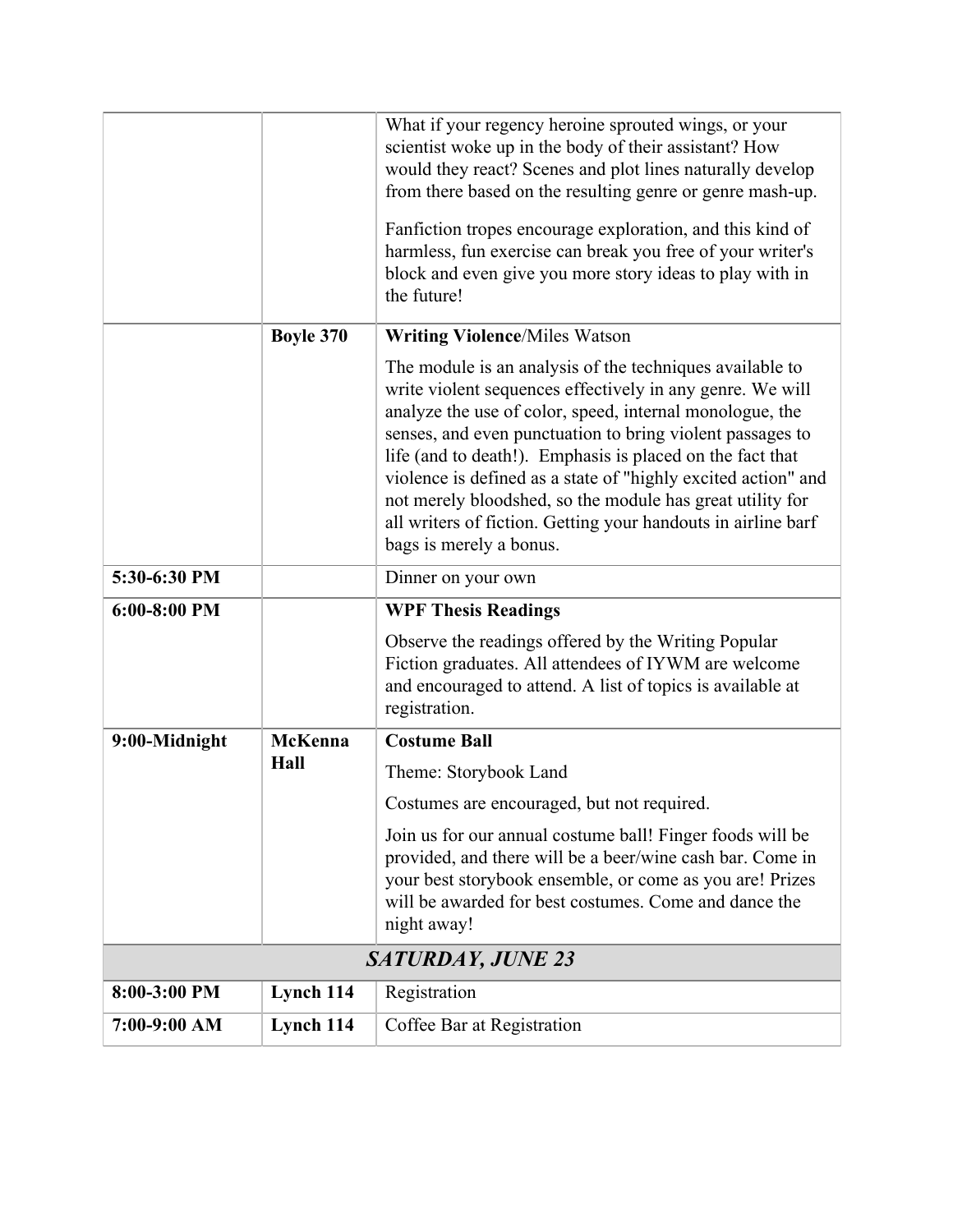| 8:00-1:00 PM | <b>Boyle</b> | <b>Red Pen Query Session</b>                                                                                                                                                                                                                                                                                                                                                                                                                                                                       |
|--------------|--------------|----------------------------------------------------------------------------------------------------------------------------------------------------------------------------------------------------------------------------------------------------------------------------------------------------------------------------------------------------------------------------------------------------------------------------------------------------------------------------------------------------|
|              | Lobby        | All conference attendees should bring a query letter or two<br>(personal info removed) to be read and edited by a variety<br>of conference attendees.                                                                                                                                                                                                                                                                                                                                              |
| 8:00-8:50 AM | Boyle 356    | <b>Publishing and Marketing for Indie Authors/Carrie</b><br>Gessner                                                                                                                                                                                                                                                                                                                                                                                                                                |
|              |              | Participants: Carrie Miller/Cara McKinnon, A.J. Culey,<br>Sheri Queen Flemming, Carrie Gessner. The panelists have<br>experienced the highs and lows of independent publishing<br>firsthand, and they're prepared to help you navigate the<br>learning curve. Bring any and all questions about: editors,<br>formatting, covers, marketing, reader interaction (social<br>media/blogging/newsletter), distribution channels, ISBNs,<br>illustrators, and more.                                     |
|              | Boyle 156    | Behind the Scenes of Military Life/J. L. Gribble, Bill<br>Huff, Alex Savage, K.P. Kulski, Michael K. Ingram.                                                                                                                                                                                                                                                                                                                                                                                       |
|              |              | So much information on the military that authors research<br>is geared toward things like rank structure, combat,<br>munitions, and life in the field. However, the majority of<br>service members operate behind the scenes rather than on<br>the front lines, where there is plenty of additional story<br>fodder to be mined. Essential personnel can be in any<br>career field, from intel, to cybersecurity, to maintenance, to<br>food services (after all, an army marches on its stomach). |
|              |              | In addition, while it's cliché to say that the service member<br>is not the only one who sacrifices, another important<br>perspective is from family members. Whether they follow<br>around the world or are left behind during deployments,<br>they have stories of their own                                                                                                                                                                                                                     |
|              |              | This panel of current service members, veterans, and<br>dependents is ready to share their unique experiences of<br>life in the military (and life attached to the military) and<br>answer questions from the audience.                                                                                                                                                                                                                                                                            |
|              |              | Panel members:                                                                                                                                                                                                                                                                                                                                                                                                                                                                                     |
|              |              | Bill Huff, Active Duty Navy (enlisted and officer)<br>Alex Savage, former Navy and Army officer, current Navy<br>spouse                                                                                                                                                                                                                                                                                                                                                                            |
|              |              | K.P. Kulski, former enlisted member of the Navy and Air<br>Force Signals Intelligence Field, Navy brat, mil-to-mil<br>spouse                                                                                                                                                                                                                                                                                                                                                                       |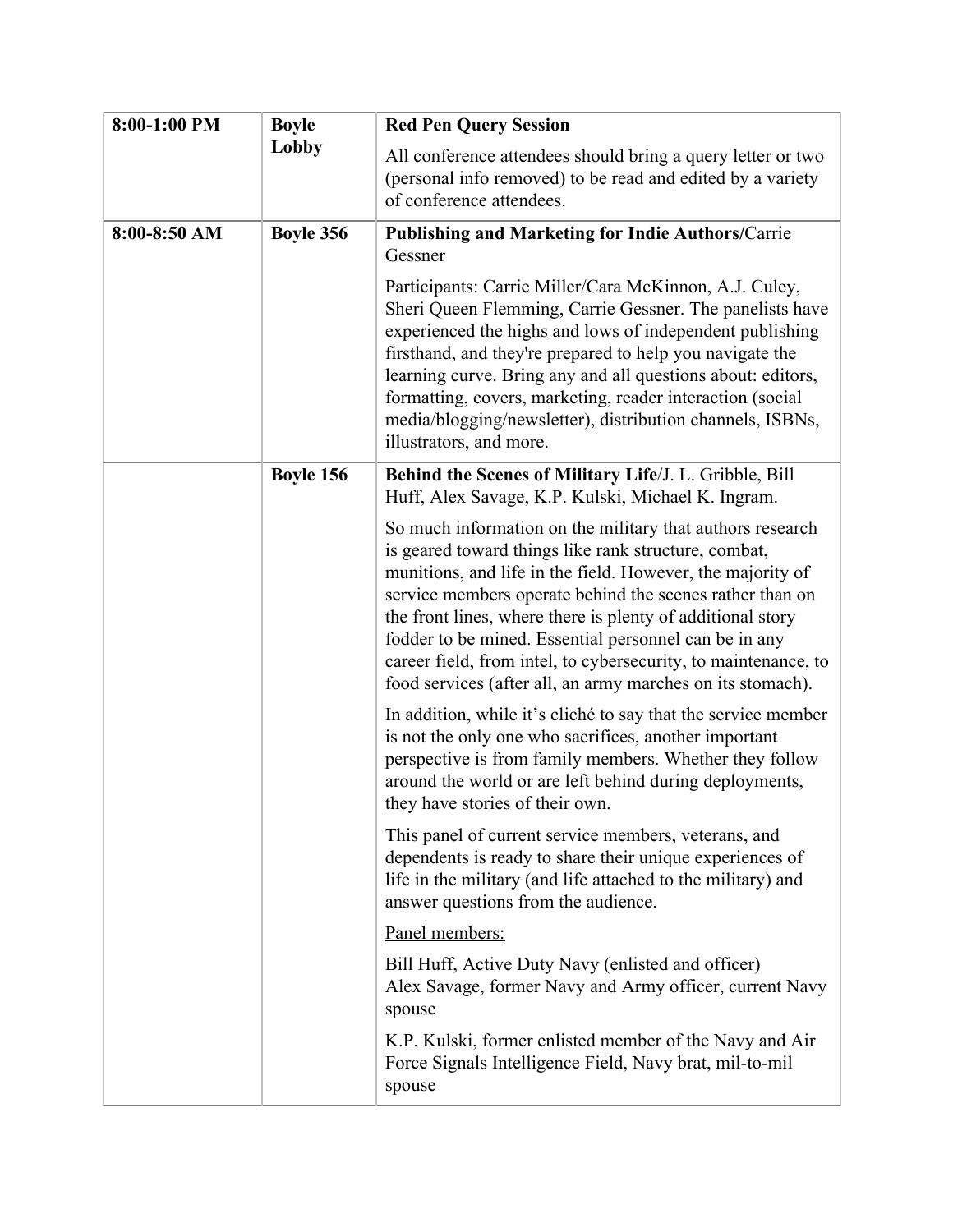|                |                  | Michael K. Ingram, former enlisted Navy Intelligence<br>Analyst, mil-to-mil spouse                                                                                                                                                                                                                                                                                                                                                                                                                                                                                                                                                                                                                                                                                                             |
|----------------|------------------|------------------------------------------------------------------------------------------------------------------------------------------------------------------------------------------------------------------------------------------------------------------------------------------------------------------------------------------------------------------------------------------------------------------------------------------------------------------------------------------------------------------------------------------------------------------------------------------------------------------------------------------------------------------------------------------------------------------------------------------------------------------------------------------------|
|                |                  | J.L. Gribble, former Air Force and Army brat, current Air<br>Force spouse                                                                                                                                                                                                                                                                                                                                                                                                                                                                                                                                                                                                                                                                                                                      |
| $9:00-9:50$ AM | Boyle 356        | Writing Through the Saggy Middle by Focusing on<br><b>Character/Guest Agent Linda Camacho</b>                                                                                                                                                                                                                                                                                                                                                                                                                                                                                                                                                                                                                                                                                                  |
|                | Boyle 156        | <b>Developmental Editing Pt 1/Guest Agent Quressa</b><br>Robinson                                                                                                                                                                                                                                                                                                                                                                                                                                                                                                                                                                                                                                                                                                                              |
|                | <b>Boyle 370</b> | <b>Writing Dialog/Miles Watson</b>                                                                                                                                                                                                                                                                                                                                                                                                                                                                                                                                                                                                                                                                                                                                                             |
|                |                  | This module takes a deep look at the craft of writing<br>dialogue. We will begin with the Whys -- why does some<br>dialogue seem to have the dreaded "cadence of the<br>typewriter" while other dialogue seems to burst off the<br>page? Why does our dialogue sometimes sound so good in<br>our minds but "listen" so badly when it is read aloud, and<br>does that really matter? Are "good and bad dialogue"<br>universal absolutes, or does the definition change from<br>genre to genre? And if there are universal truths, what are<br>they? What techniques can we utilize to make dialogue<br>punchier and more effective regardless of our genre? At the<br>end of this module you will have a better understanding of<br>how to make the spoken word work WITHIN the written<br>one. |
| 10:00-10:50 AM | Boyle 356        | Emotion is Not a Dirty Word Pt. 1/Maria V. Snyder                                                                                                                                                                                                                                                                                                                                                                                                                                                                                                                                                                                                                                                                                                                                              |
|                |                  | No matter how complex your plot is or how beautiful your<br>descriptions are, or how well you can use a metaphor, if<br>your readers don't care about your characters, you've lost<br>them. Many writers are reluctant to incorporate emotions<br>and emotional reactions for their characters for fear of<br>being called out on writing "purple prose," or for being<br>"overly dramatic." This module will help guide you in<br>adding in a layer of emotional complexity to your stories.                                                                                                                                                                                                                                                                                                  |
|                | Boyle 156        | <b>Developmental Editing Pt 2/Guest Agent Quressa</b><br>Robinson                                                                                                                                                                                                                                                                                                                                                                                                                                                                                                                                                                                                                                                                                                                              |
|                | <b>Boyle 370</b> | <b>Hybrid Authors/Guest Editor Allison Lyons</b>                                                                                                                                                                                                                                                                                                                                                                                                                                                                                                                                                                                                                                                                                                                                               |
| 11:00-11:50 AM | Boyle 356        | <b>Emotion is Not a Dirty Word Pt 2/Maria V. Snyder</b>                                                                                                                                                                                                                                                                                                                                                                                                                                                                                                                                                                                                                                                                                                                                        |
|                |                  | Second part of workshop, but you can still jump in.                                                                                                                                                                                                                                                                                                                                                                                                                                                                                                                                                                                                                                                                                                                                            |
|                |                  | No matter how complex your plot is or how beautiful your<br>descriptions are, or how well you can use a metaphor, if                                                                                                                                                                                                                                                                                                                                                                                                                                                                                                                                                                                                                                                                           |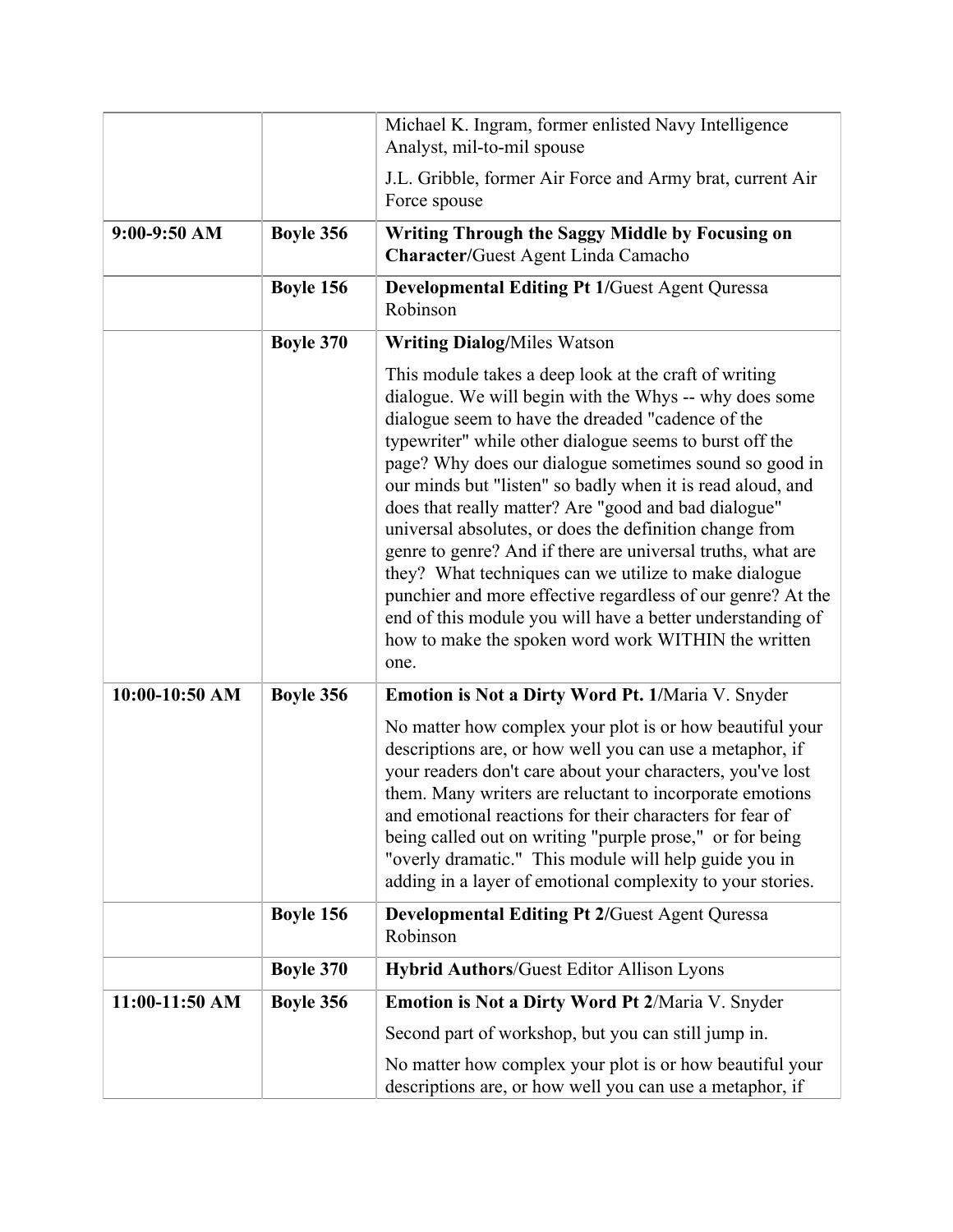|               |                  | your readers don't care about your characters, you've lost<br>them. Many writers are reluctant to incorporate emotions<br>and emotional reactions for their characters for fear of<br>being called out on writing "purple prose," or for being<br>"overly dramatic." This module will help guide you in<br>adding in a layer of emotional complexity to your stories.                                                                                                |
|---------------|------------------|----------------------------------------------------------------------------------------------------------------------------------------------------------------------------------------------------------------------------------------------------------------------------------------------------------------------------------------------------------------------------------------------------------------------------------------------------------------------|
|               | Boyle 156        | Ten Craft Issues I See in Submissions and How to Fix<br><b>Them/Guest Agent Linda Camacho</b>                                                                                                                                                                                                                                                                                                                                                                        |
|               | <b>Boyle 370</b> | Flash Fiction Discussion and Workshop/Donna J. W.<br>Munro                                                                                                                                                                                                                                                                                                                                                                                                           |
|               |                  | "Flash fiction is so hot right now." ~Mugatu                                                                                                                                                                                                                                                                                                                                                                                                                         |
|               |                  | A quick discussion of what it is, how to do it, and where to<br>publish it. Then we will write some.                                                                                                                                                                                                                                                                                                                                                                 |
| 11:50-1:30 PM | Boyle 156        | <b>Guest Author Lunch</b>                                                                                                                                                                                                                                                                                                                                                                                                                                            |
|               |                  | Lunch provided for pre-registered IYWM attendees.                                                                                                                                                                                                                                                                                                                                                                                                                    |
| 1:30-2:20 PM  | Boyle 156        | <b>Romance Suspense/Guest Editor Allison Lyons</b>                                                                                                                                                                                                                                                                                                                                                                                                                   |
|               | Boyle 356        | Your Book Will Be Judged by Its Cover/Carrie Miller                                                                                                                                                                                                                                                                                                                                                                                                                  |
|               |                  | Cover design can make or break a book. Aside from a<br>catchy blurb, it is an author's most important marketing<br>tool. Most readers won't look past a bad cover to see if the<br>book is good. Covers are even more important in the world<br>of self-publishing, as you'll need all the help you can get to<br>make sure you stand out in an oversaturated market.                                                                                                |
|               |                  | In this module, I will discuss elements of cover design such<br>as color theory, negative space, focal points, thumbnail<br>view, and font choices. I will also talk about researching<br>trends—and when to subvert those trends. The class will<br>also cover typical designer fees, how to find a designer,<br>and the difference between pre-made and custom covers.<br>There will also be a (very brief) section about DIY covers<br>(mostly why not to do it). |
|               | <b>Boyle 370</b> | Wait, What Just Happened??? Using Ambiguity in<br><b>Horror/Guest Author Paul Tremblay</b>                                                                                                                                                                                                                                                                                                                                                                           |
|               |                  | Ambiguity is often the soul of a horror story, or any kind of<br>story for that matter, particularly given our identities and<br>realities are much more ambiguous than we care to admit.<br>(What, really?) Paul Tremblay will discuss the many ways                                                                                                                                                                                                                |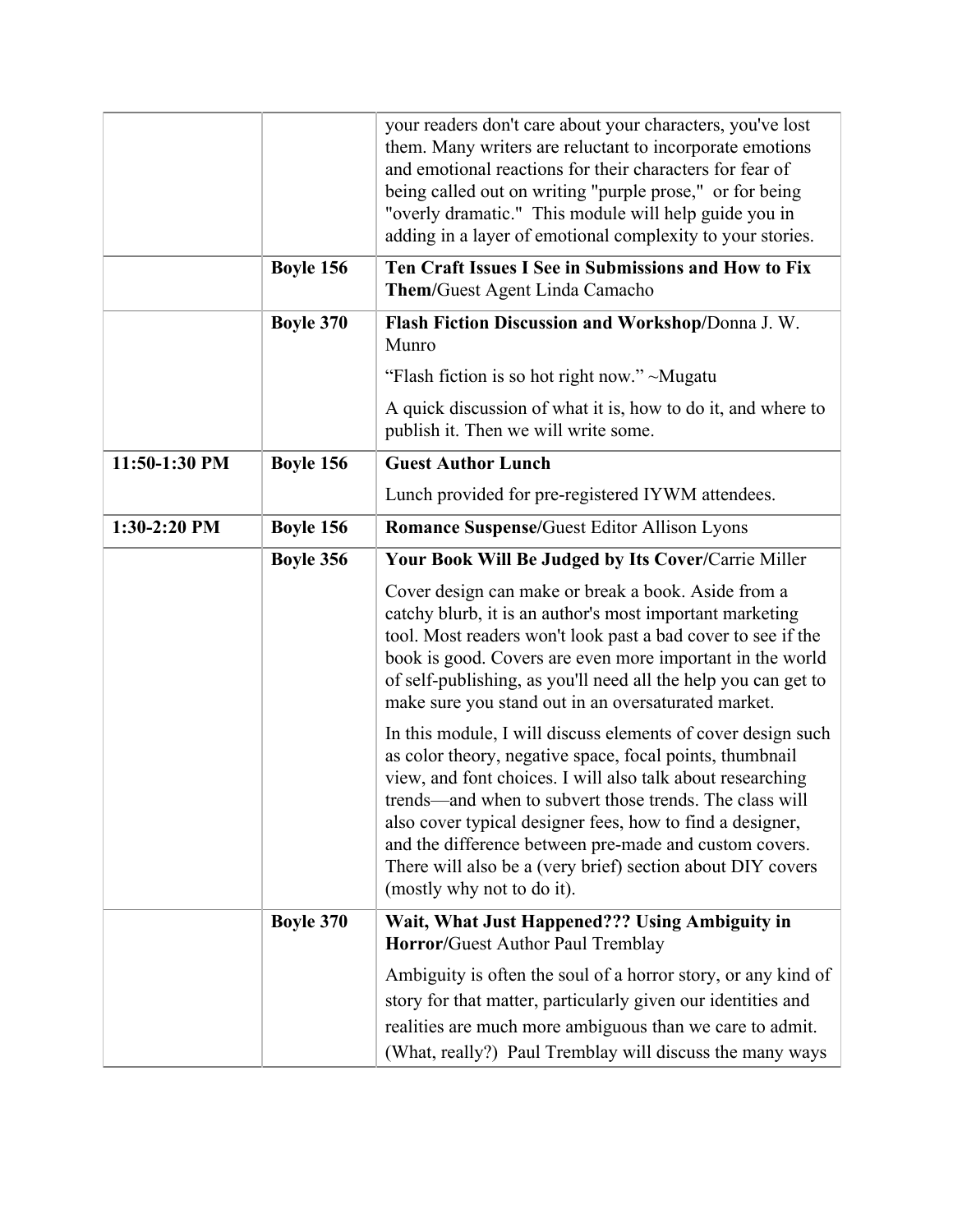|               |                  | in which to use ambiguity to your advantage in fiction and                                                                                                                                                                                                                                                                                                         |
|---------------|------------------|--------------------------------------------------------------------------------------------------------------------------------------------------------------------------------------------------------------------------------------------------------------------------------------------------------------------------------------------------------------------|
|               |                  | get you working on putting your own ambiguities to work.                                                                                                                                                                                                                                                                                                           |
| 2:30-3:20 PM  | Boyle 356        | <b>Mastering Your Cliches/Luke Elliott</b>                                                                                                                                                                                                                                                                                                                         |
|               |                  | When it comes to your writing, don't just mail it in. Using<br>cliches in your prose might seem like just a drop in the<br>bucket, but it can be a real kiss of death. But before you get<br>all bent out of shape about it, never fear! This module can<br>help you whip your prose into shape. Before long, you'll be<br>turning a phrase with the best of them. |
|               | Boyle 156        | <b>Costuming and Historical Dress Reveals Character and</b>                                                                                                                                                                                                                                                                                                        |
|               |                  | Builds Skill/Aaron Bennett, Carrie Miller, Deanna<br>Sjolander                                                                                                                                                                                                                                                                                                     |
|               |                  | Panelists will discuss the evolution of male clothing and<br>how the different wardrobe pieces can affect your<br>character. With expertise from medieval up to the modern<br>day, our experts can answer pretty much all of your fashion<br>questions.                                                                                                            |
|               | <b>Boyle 370</b> | Genre in a Page/Mike Arnzen                                                                                                                                                                                                                                                                                                                                        |
|               |                  | We will analyze short short stories less than one page long<br>live in class to glean a few lessons for generating effective<br>flash fiction. Even if you don't write flash, this exercise in<br>brevity will help you tighten up your scenes for a genre<br>audience.                                                                                            |
| 3:30-4:20 PM  | Boyle 156        | <b>Special Guest Panel</b>                                                                                                                                                                                                                                                                                                                                         |
|               |                  | Bring your questions about the publishing world. Our<br>fantastic industry professionals (two agents, one editor and<br>author) will be ready to give you answers.                                                                                                                                                                                                 |
| $4:30 - 5:30$ |                  | Dinner on your own                                                                                                                                                                                                                                                                                                                                                 |
| 5:30-7:00 PM  |                  | <b>Book Signings with Readings</b>                                                                                                                                                                                                                                                                                                                                 |
|               |                  | Between 20 and 30 different authors available for book<br>signings and personal questions about their craft.                                                                                                                                                                                                                                                       |
| 7:00 PM       | Cecilian         | <b>Public Forum:</b>                                                                                                                                                                                                                                                                                                                                               |
|               | Hall             | Enjoy a lecture by the special guest of the WPF program.<br>All IYWM attendees are invited.                                                                                                                                                                                                                                                                        |
| 8:00-9:30 PM  |                  | <b>Book Signings with Readings</b>                                                                                                                                                                                                                                                                                                                                 |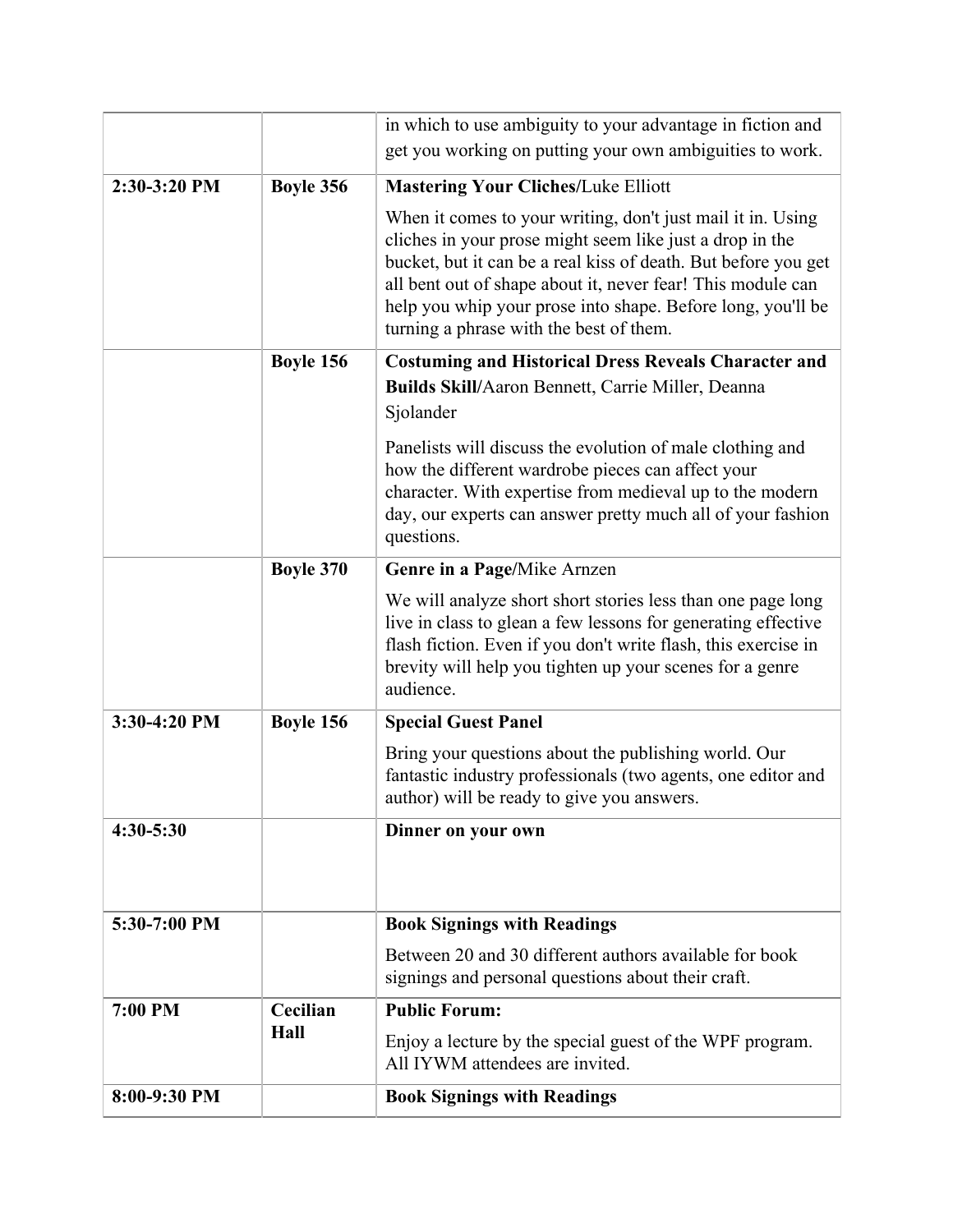|                |                  | The authors are back, post Public Forum to sign their<br>books and answer questions about their craft.                                                                                                                                                                                                                                                                                                                                                                                                                                                                                                                                                                                                                                                                    |
|----------------|------------------|---------------------------------------------------------------------------------------------------------------------------------------------------------------------------------------------------------------------------------------------------------------------------------------------------------------------------------------------------------------------------------------------------------------------------------------------------------------------------------------------------------------------------------------------------------------------------------------------------------------------------------------------------------------------------------------------------------------------------------------------------------------------------|
|                |                  | Raffle basket winners will be announced.                                                                                                                                                                                                                                                                                                                                                                                                                                                                                                                                                                                                                                                                                                                                  |
| 9:45 PM-Done   |                  | Ghost Tour beginning at 9:45. Meet at Admin Lobby.                                                                                                                                                                                                                                                                                                                                                                                                                                                                                                                                                                                                                                                                                                                        |
|                |                  | <b>SUNDAY, JUNE 24</b>                                                                                                                                                                                                                                                                                                                                                                                                                                                                                                                                                                                                                                                                                                                                                    |
| $8:00-9:00$ AM | Lynch 114        | Coffee Bar                                                                                                                                                                                                                                                                                                                                                                                                                                                                                                                                                                                                                                                                                                                                                                |
| $8:00-8:50$ AM |                  | <b>Morning Peer Critique Session/Moderator TBA</b>                                                                                                                                                                                                                                                                                                                                                                                                                                                                                                                                                                                                                                                                                                                        |
|                |                  | In this session, participants will give peer critiques of one<br>another's 10 pages submissions. Please come to the session<br>having fully read the submitted works and with either<br>written or typed notes on each submission to return to each<br>author.                                                                                                                                                                                                                                                                                                                                                                                                                                                                                                            |
| $9:00-9:50$ AM | <b>Boyle 370</b> | <b>Writing Cops (and Criminals)/Miles Watson</b>                                                                                                                                                                                                                                                                                                                                                                                                                                                                                                                                                                                                                                                                                                                          |
|                |                  | One of the most daunting aspects of writing fiction is the<br>performance of due diligence -- known to some by the<br>dread term "research." Whether penning mysteries,<br>thrillers, historical fiction, horror, or even certain types of<br>romance, research of the criminal justice system is often<br>necessary -- and to some, intimidating (or let's face it,<br>boring!). As a ten year veteran of law enforcement, I offer<br>a fast, fun module whose purpose is to educate writers on<br>the basic nuts and bolts of the criminal justice system --<br>and its mirror-image, the criminal underworld. Avoid the<br>sort of mistakes that make critics cringe, and dazzle<br>audiences with your inside information. That, and listen to<br>my autopsy stories. |
|                | Boyle 356        | Laugh Between Gunshots/Fred Adams Jr.                                                                                                                                                                                                                                                                                                                                                                                                                                                                                                                                                                                                                                                                                                                                     |
|                |                  | A discussion of the use of humor in horror, detective,<br>western, and other genre fiction.                                                                                                                                                                                                                                                                                                                                                                                                                                                                                                                                                                                                                                                                               |
|                | Boyle 156        | <b>Inspiration for the Small Stuff: You Did Remember to</b><br>Have a Setting Right?/Timons Esaias                                                                                                                                                                                                                                                                                                                                                                                                                                                                                                                                                                                                                                                                        |
|                |                  | What makes a setting convincing, even surprising, are<br>those unexpected little details. Sure, you're thinking<br>RESEARCH, but we'll talk about a different procedure:<br>PLAYSEARCH. Playsearch involves tools that may seem<br>unrelated [newspaper ads, magazine articles, catalogs,<br>postcards, antique shops, specialty museums], but which<br>remind you what a character typically has around them.<br>We'll discuss how to go from This Thing to A Thing Like                                                                                                                                                                                                                                                                                                 |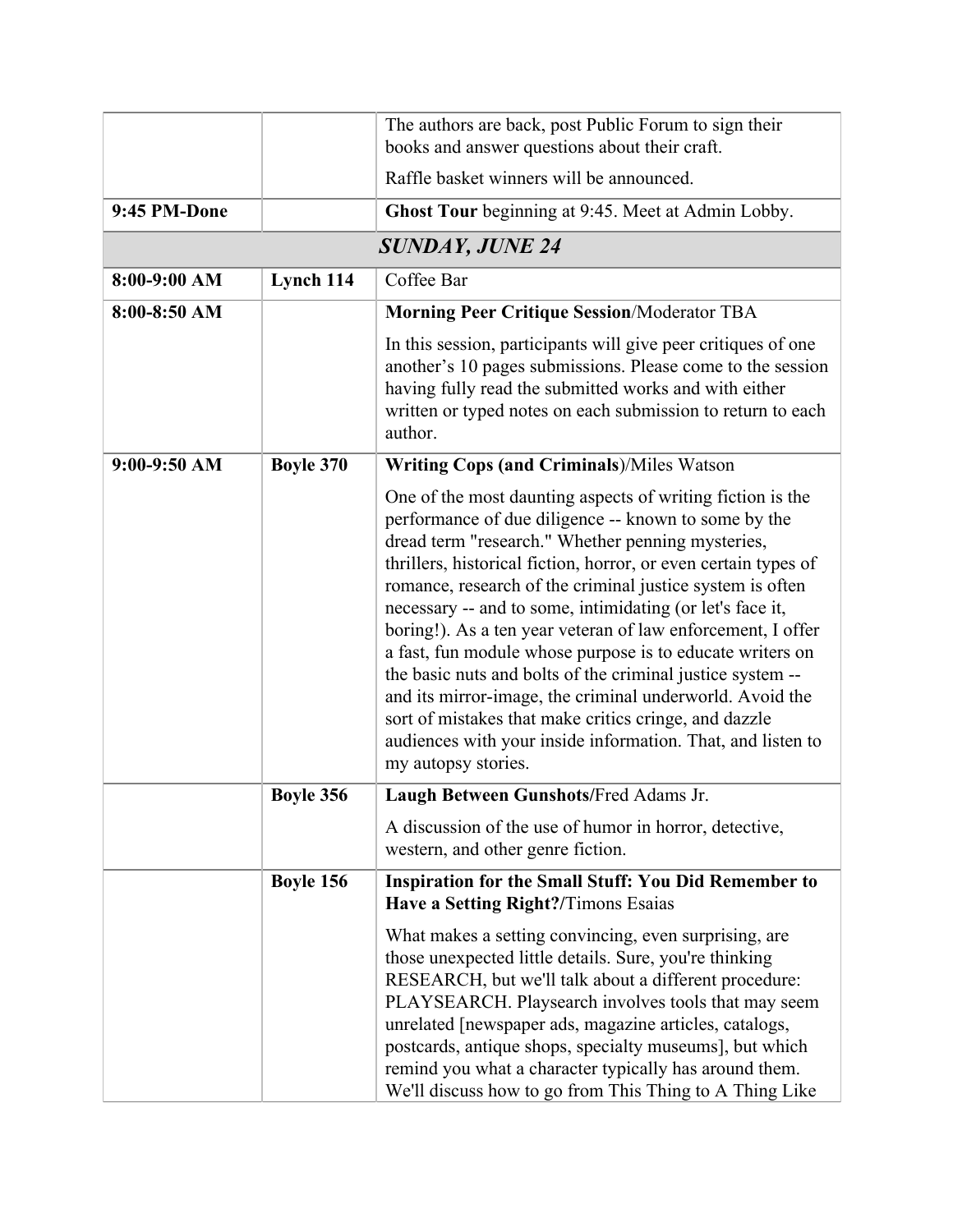|                  |                  | It, to The Thing your story requires. Nor will we hesitate,<br>nay, we will do the thing.                                                                                                                                                                                                                                                                                                                                                                                                                                                                                                                                                                                                                          |
|------------------|------------------|--------------------------------------------------------------------------------------------------------------------------------------------------------------------------------------------------------------------------------------------------------------------------------------------------------------------------------------------------------------------------------------------------------------------------------------------------------------------------------------------------------------------------------------------------------------------------------------------------------------------------------------------------------------------------------------------------------------------|
| $10:00-10:50$ AM | <b>Boyle 370</b> | <b>Good Grief: Using the Stages of Grief to Plot Your</b><br>Novel/Symantha Reagor                                                                                                                                                                                                                                                                                                                                                                                                                                                                                                                                                                                                                                 |
|                  |                  | The stages of grief are universal and experienced by people<br>from all walks of life and across all cultures. But people<br>don't just grieve for the death of loved ones. People grieve<br>over the loss of jobs or status, the end of a relationship<br>(romantic or friend), the transition from one stage of life to<br>another. Grieving is part of every stage of life and major<br>change. As writers, it's important to show the emotional<br>struggle a character goes through - their journey from grief<br>to acceptance is critical. Being aware of the stages of grief<br>and how/when your character moves through them will<br>deepen the emotional resonance of every story and scene<br>written. |
|                  | Boyle 156        | <b>Abracadabra: Using Magic in Popular Fiction/Scott A</b><br>Johnson                                                                                                                                                                                                                                                                                                                                                                                                                                                                                                                                                                                                                                              |
|                  |                  | How to effectively use magic in your work.                                                                                                                                                                                                                                                                                                                                                                                                                                                                                                                                                                                                                                                                         |
|                  | Boyle 356        | Ten Things I Hate About Martial Arts (in popular<br>media)/ Michael Mullig                                                                                                                                                                                                                                                                                                                                                                                                                                                                                                                                                                                                                                         |
|                  |                  | We see martial arts portrayed in pop culture, from Karate<br>Kid to Iron Fist, in film, prose, graphic novels, and<br>animation, and the quality can range from exquisite to<br>abysmal. In this session, we will review some of things that<br>rile up my chi and discuss how to avoid them -- or use<br>them.                                                                                                                                                                                                                                                                                                                                                                                                    |
| 11:00-11:50 AM   | <b>Boyle 370</b> | Deepen Your Writing OR Going deep: Thrust your<br>readers into a world of sensation with heightened<br>descriptions/Anna La Voie                                                                                                                                                                                                                                                                                                                                                                                                                                                                                                                                                                                   |
|                  |                  | Once you've drafted the bones of your novel, it's important<br>to flesh it out with vivid description, genuine emotion, and<br>themes that lead to a satisfying resolution by "The End."<br>We will discuss various techniques that will help you layer<br>in sensory description and emotional beats that will keep<br>readers deeply engaged with your story.                                                                                                                                                                                                                                                                                                                                                    |
|                  | Boyle 156        | Mastering the Great Agent Hunt/Rhonda Mason and Jen<br><b>Brooks</b>                                                                                                                                                                                                                                                                                                                                                                                                                                                                                                                                                                                                                                               |
|                  |                  | You've decided that signing with an agent is the right<br>career move for you. Excellent! Now what?                                                                                                                                                                                                                                                                                                                                                                                                                                                                                                                                                                                                                |